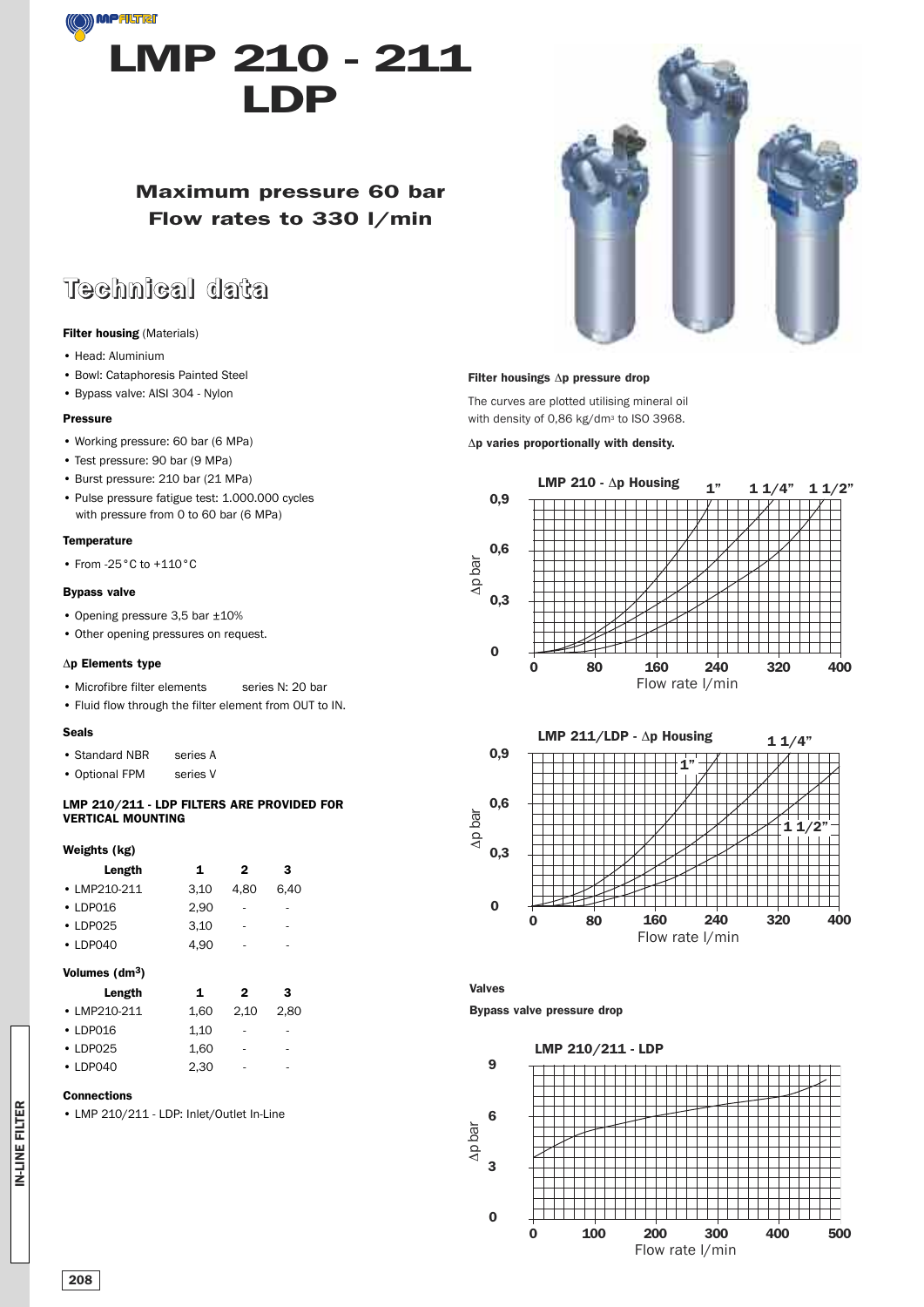#### **Recommended maximum flow rate**

- Pressure drop of filter assembly equal to Δp 0,6 bar.
- Oil kinematic viscosity 30 mm2/s (cSt).
- Density 0,86 kg/dm3.

- Connections of filter under test G 1 1/2" SAE 3000 PSI/M.

## **A03 A06 A10 A16 A25 P10 P25 M25 Length Filtration**

| <b>LMP 210</b> | $\sim$ 1 | 98   110   190   200   220   250   275   300 |                     |  |  |
|----------------|----------|----------------------------------------------|---------------------|--|--|
|                |          | 140 155 225 235 260 275 290 310              |                     |  |  |
|                |          | 175 200 245 250 270 290 300 315              |                     |  |  |
|                |          |                                              | Florence Art Letter |  |  |

**Flow rate l/min**

|     |                                        | <b>Filtration</b> |                                 |  |  |  |  |  |  |
|-----|----------------------------------------|-------------------|---------------------------------|--|--|--|--|--|--|
|     | Length A03 A06 A10 A16 A25 P10 P25 M25 |                   |                                 |  |  |  |  |  |  |
| 211 | $1 \quad$                              |                   | 100 110 190 210 230 275 290 320 |  |  |  |  |  |  |

| <b>LMP 211</b> | $\sim$ 1 | 100 110 190 210 230 275 290 320 |                                 |  |  |  |
|----------------|----------|---------------------------------|---------------------------------|--|--|--|
|                |          |                                 | 140 155 230 245 270 290 300 325 |  |  |  |
|                |          | 175 210 250 260 285 310 320 330 |                                 |  |  |  |

**Flow rate l/min**

|            |                                        | <b>Filtration</b> |                                 |  |  |  |  |  |  |
|------------|----------------------------------------|-------------------|---------------------------------|--|--|--|--|--|--|
|            | Length A03 A06 A10 A16 A25 P10 P25 M25 |                   |                                 |  |  |  |  |  |  |
| <b>LDP</b> | 016                                    |                   | 70 75 150 165 200 255 275 300   |  |  |  |  |  |  |
|            | 025                                    |                   | 100 115 195 210 230 280 295 320 |  |  |  |  |  |  |
|            | 040                                    |                   | 150 165 235 250 275 295 305 330 |  |  |  |  |  |  |
|            |                                        |                   |                                 |  |  |  |  |  |  |

**Flow rate l/min**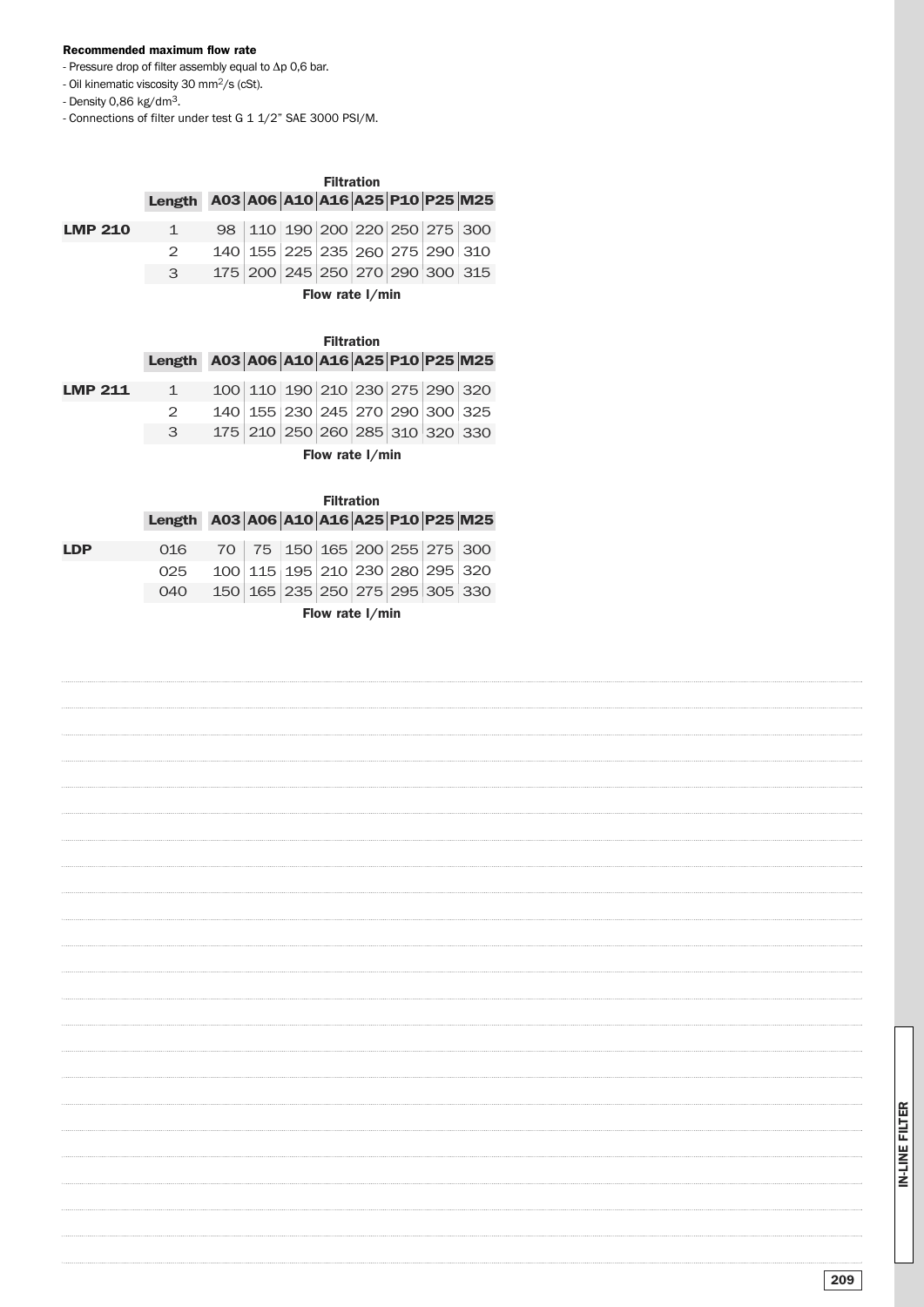# **LMP 211**

## **LDP DIN 24550 Threaded connections**

# **LMP 210 Flanged connections**













| * |     |  | T2 Plug - $A/$<br>Standard |  |
|---|-----|--|----------------------------|--|
|   |     |  |                            |  |
|   | స్ల |  |                            |  |
|   |     |  |                            |  |

**Length Filter**

**LMP 210**

**1 2 3**

**LMP 210**

**F1 F2 F3 F4**

**Flange connections**

**F5** 1 1/4" SAE 3000 psi/UNC **F6** 1 1/2" SAE 3000 psi/UNC

1" SAE 3000 psi/M 11/4" SAE3000psi/M  $\frac{1}{1}$  1/2" SAE 3000 psi/M 1" SAE3000psi/UNC

**E Depth 12 mm**

M8 M8 M8 5/16" UNC 5/16" UNC 5/16" UNC

**Type Size**

**H mm**

360 492 630

## **T2 Plug - A/F 30 Standard**

**Filter Length H mm 1 2 3** 357 487 625 **LMP 211 Filter Length H mm 016 025 040** 267 357 507 **LDP - DIN 24550**

## **LMP 211 - LDP**

### **Thread connections**

| Type | <b>Size</b>             | Depth 12 mm    |
|------|-------------------------|----------------|
| A    | G 1"                    | M <sub>8</sub> |
| в    | G 1 1/4"                | M <sub>8</sub> |
| C    | G11/2"                  | M <sub>8</sub> |
| D    | $1$ " NPT               | 5/16" UNC      |
| Е    | 11/4" NPT               | 5/16" UNC      |
| F    | 11/2" NPT               | 5/16" UNC      |
| G    | SAE 16 - 15/16" - 12 UN | 5/16" UNC      |
| н    | SAE 20 - 15/8" - 12 UN  | 5/16" UNC      |
|      | SAE 24 - 17/8" - 12 UN  | 5/16" UNC      |

| ⊞           |  |
|-------------|--|
| īτ          |  |
| Ļ<br>2<br>۳ |  |
|             |  |
| ÷<br>۰      |  |
|             |  |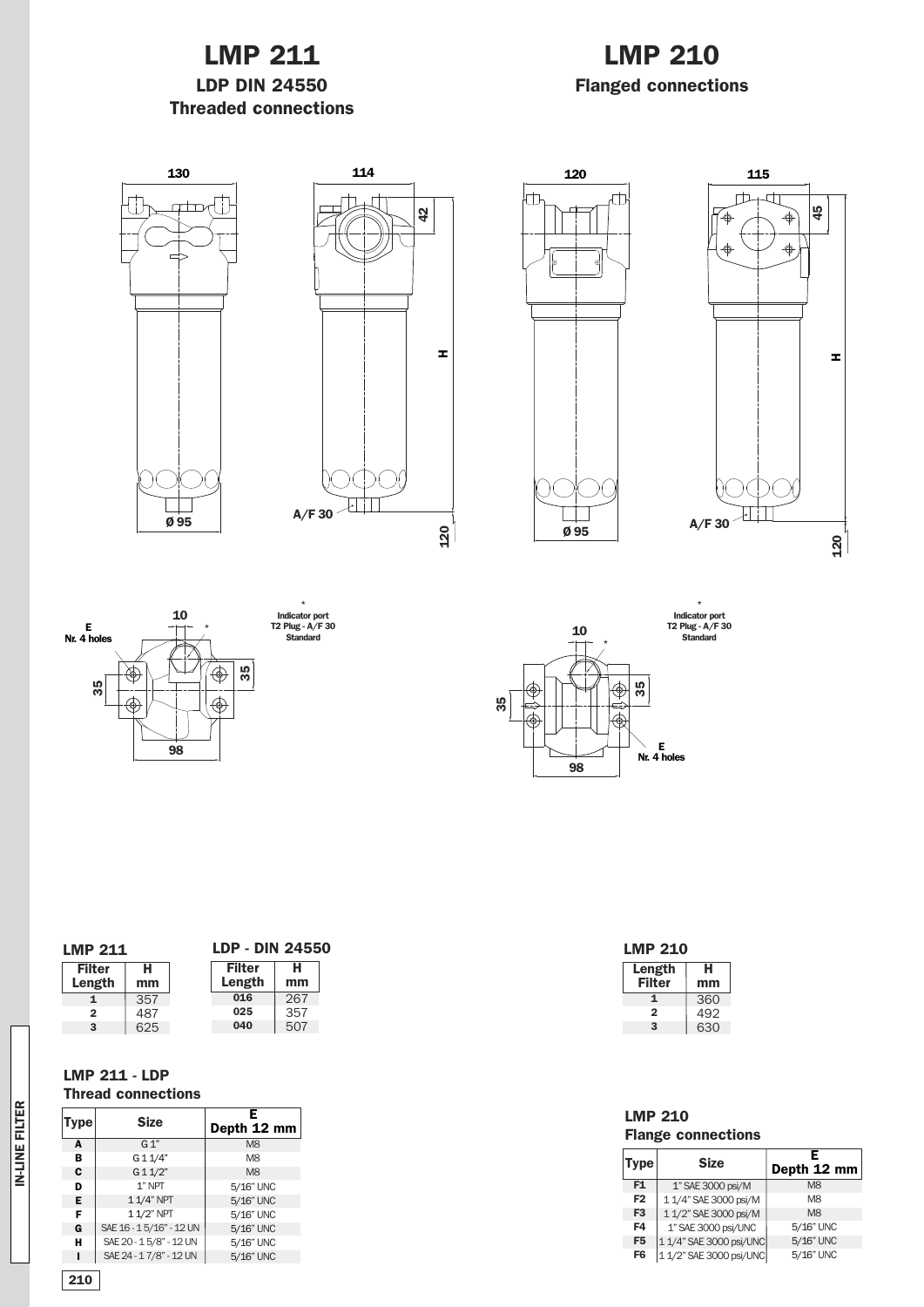



| <b>Item</b>    | <b>Description</b>           | Q.ty           | <b>FILTER Series</b><br>LMP 210/211 - LDP |                  |
|----------------|------------------------------|----------------|-------------------------------------------|------------------|
| 1              | Filter assembly              | 1              | See order table                           |                  |
| $\mathbf{2}$   | Filter element               | 1              | See order table                           |                  |
| 3              | Seal Kit                     | 1              | <b>NBR</b>                                | <b>FPM</b>       |
|                |                              |                | 02050435                                  | 02050436         |
| 3a             | <b>O-Ring filter element</b> | $\mathbf{1}$   | O-R 144                                   |                  |
|                |                              |                | Ø 39.69 x 3.53                            |                  |
| 3 <sub>b</sub> | <b>O-Ring housing</b>        | $\mathbf{1}$   | 0-R 4375                                  |                  |
|                |                              |                | Ø94.84 x 3.53                             |                  |
| 3 <sub>c</sub> | Seal for indicator           | $\mathbf{1}$   | <b>NBR</b>                                | <b>FPM</b>       |
|                |                              |                | 01030058                                  | 01030046         |
| 3d             | O-Ring for indicator         | $\overline{2}$ | 0-R 2050                                  |                  |
|                |                              |                | Ø 12,42 x 1,78                            |                  |
| 4              | Indicator connection plug    | 1              | T2H                                       | T <sub>2</sub> V |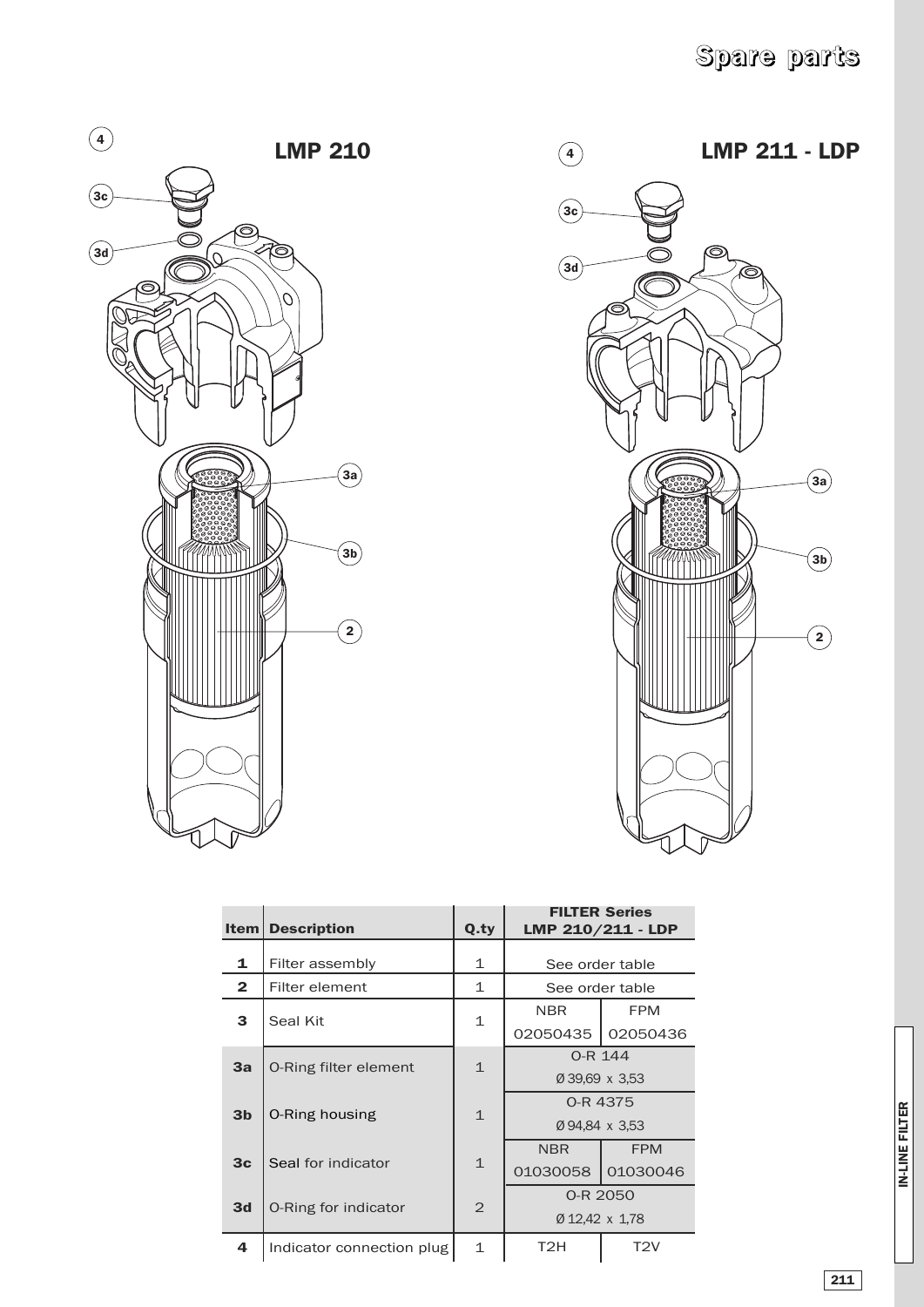# **Ordering information LMP 210 - 211**

**G H I**

SAE20-15/8" - 12UN SAE 24 - 17/8" - 12 UN



IN-LINE FILTER **IN-LINE FILTER**

**For Clogging Indicator:** See page 324

**MP Filtri** - The filter functions as described in this bulletin are valid exclusively for original MP Filtri

filter elements and replacement parts. All rights reserved.

The data in this publication are purely guideline. MP Filtri reserves the right to make changes to the models described herein at any time it deems fit in relation to technical or commercial requirements. The colours of the products shown on the cover are purely guideline. Copyright. All rights reserved.